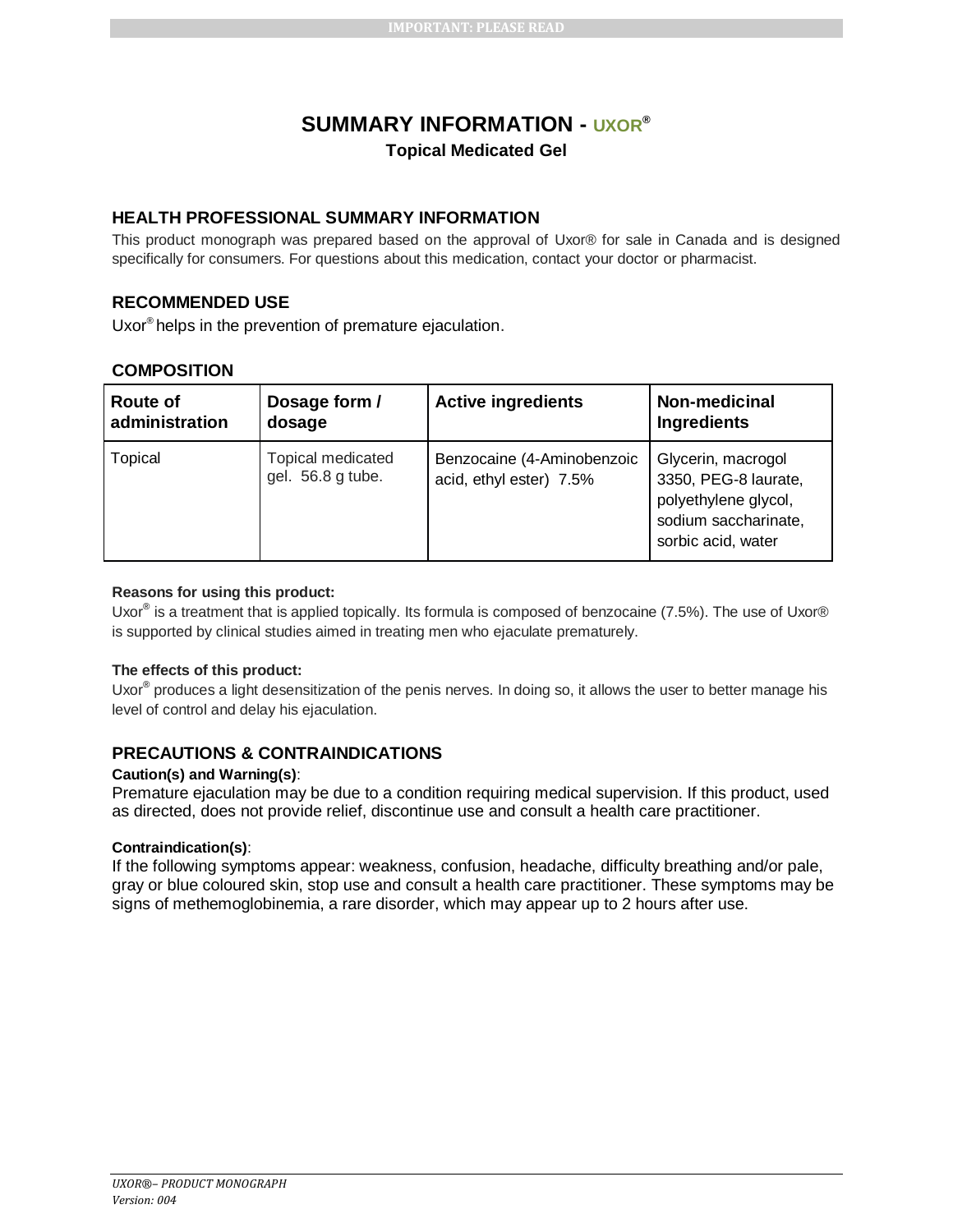#### **Known Adverse Reaction(s)**:

Hypersensitivity/allergy has been known to occur; in which case, discontinue use.

### **DRUG INTERACTIONS**

There are no known drug interactions between topically applied Uxor® and prescribed or non-prescribed drugs. You should contact your healthcare provider if you have questions about your health. If you are taking or thinking of taking prescription drugs, tell your doctor or pharmacist before taking this product.

# **PROPER USE OF THIS MEDICATION**

Usual dose:

Apply +/- 2 grams to glans and dorsal vein of the penis, 5 to 10 minutes before intercourse. Wipe excess gel before proceeding with sexual activity.

#### Overdose:

If you apply too much product, simply rinse with water. It is important not to apply too much to prevent from transferring the drug into the vagina of your partner. If this occurs, do not attempt to perform sex. Wait until the product flows out of the vaginal cavity. Do not hesitate to contact a health care provider if you experience unusual side effects not listed.

### **REPORTING UNEXPECTED SIDE EFFECTS**

You can report any unexpected adverse reactions (side effects) associated with the use of health products to Orimed's Pharmacovigilance center via one of the following 3 ways:

By email, at pv@orimedpharma.ca

By phone, by calling toll free 1-866-399-9091

By completing a declaration form Canada Vigilance and sending it:

- By fax, toll-free at 1-866-678-6789, or

- By mail to: Canada Vigilance Program

#### **NOTE**

For information related to the management of side effects, or regarding your general health, contact your healthcare provider.

#### **STORAGE**

Store at room temperature (15-30 °C). Keep out of the reach of children. This packaging is not childproof.

#### **FOR MORE INFORMATION**

Contact us if you have questions or comments or wish to obtain more information on the product or its use.

SEND AN EMAIL TO: info@orimedpharma.ca

CALL US: 1.866.399.9091

WRITE US: Orimed Pharma Inc. 203-1380 Newton Street,